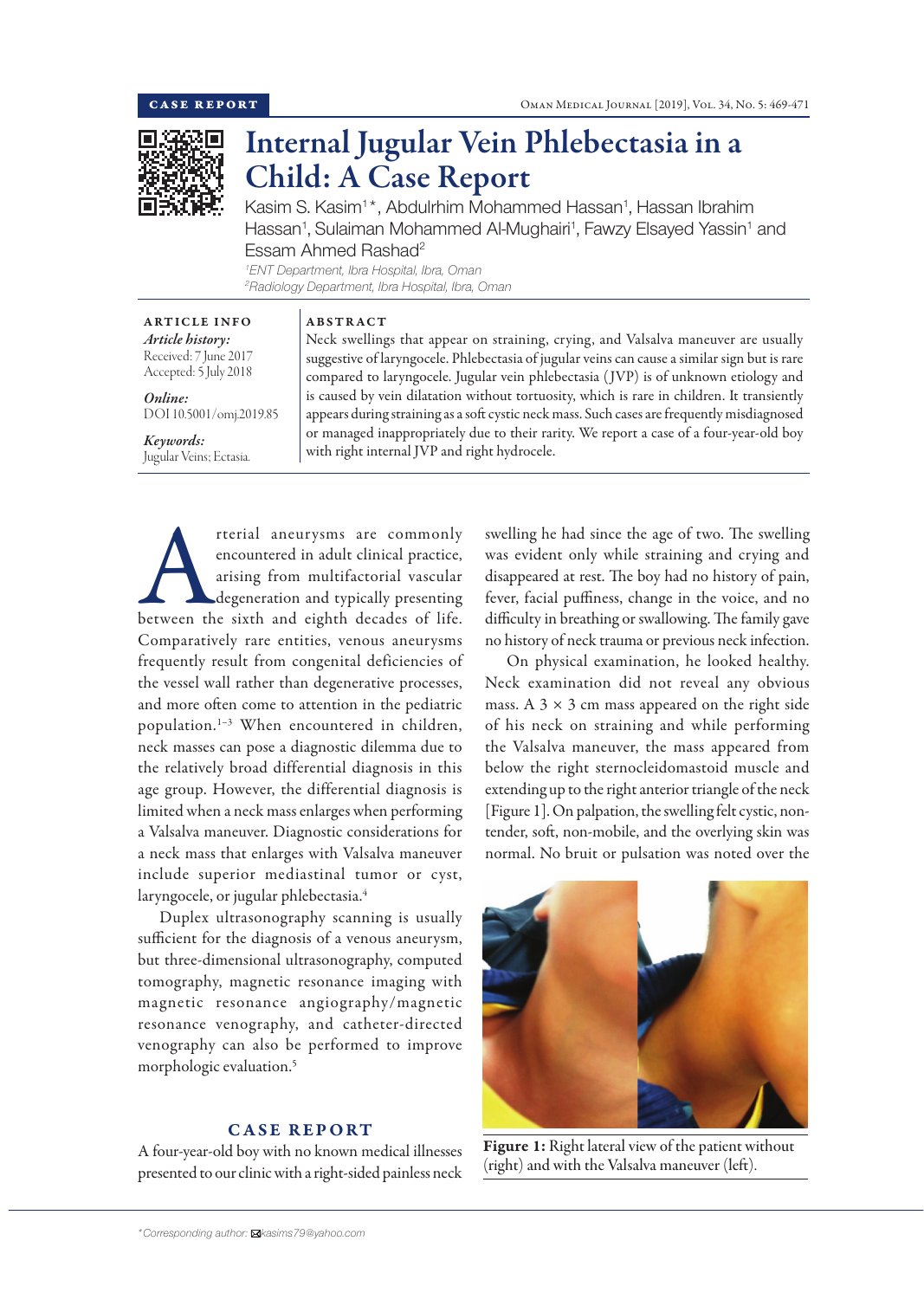

Figure 2: Grayscale ultrasound of internal jugular veins on both sides at rest showing the clear difference in the diameter of both veins with relative dilatation of the right side reaching 13 mm.



Figure 3: Grayscale ultrasound shows localized dilated right internal jugular vein, which increased during the Valsalva maneuver reaching its maximum luminal diameter of about 31 mm.

swelling, and it did not transilluminate with light. Ear, nose, and throat examinations were unremarkable. A small right testicular hydrocele was diagnosed by the surgical team and conservative treatment was planned. Neck ultrasound was performed and revealed significant dilatation of the right internal jugular vein (reaching up to31 mm in diameter) during the Valsalva maneuver[Figure 2 and 3].

Doppler study showed color aliasing, which indicate ectasia of the venous wall [Figure 4].

Since the swelling was asymptomatic, the parents were counseled and the patient was kept under regular follow-up.

## DISCUSSION

Jugular vein phlebectasia ( JVP), also known as a venous congenital cyst, venous aneurysm, venous ectasia, or essential venous dilatation, refers to a congenital fusiform dilatation of the jugular vein. It appears as a soft, compressible mass in the neck during straining, coughing, crying, and sneezing and is triggered by the Valsalva maneuver.<sup>6</sup> Internal jugular ectasia was first described by Zukschwerdt and subsequently characterized by Gerwgi.7 Possible causes of JVP are gross anatomic abnormality, mechanical compression or neck trauma, congenital structural defects, and idiopathic causes.6 JVP is mostly seen in children and occurs in males twice as often than females. JVP usually presents on the right side. La Monte et al,<sup>8</sup> hypothesized that ectasia is more common on the right side because the right innominate vein lies in contact with the right apical pleura. Hence, any increase in intrathoracic pressure could be directly communicated to the right internal jugular vein. The left vein was not subject to this stress as it is placed more medially. Anatomical factors that predispose to increased pressure in the right brachiocephalic vein compared to the left and in turn to a higher incidence of ectasia of the right internal jugular vein include the right brachiocephalic vein travelling in the same direction of superior vena cava; the diameter of the right brachiocephalic vein being greater than the left; right brachiocephalic vein being shorter than the left; and valves present in the left brachiocephalic vein (occurs in 4–8%).



Figure 4: Color Doppler imaging study of the same vein showing turbulence of the blood flow at the site of ectasia with the absence of any filling defect (no thrombosis).